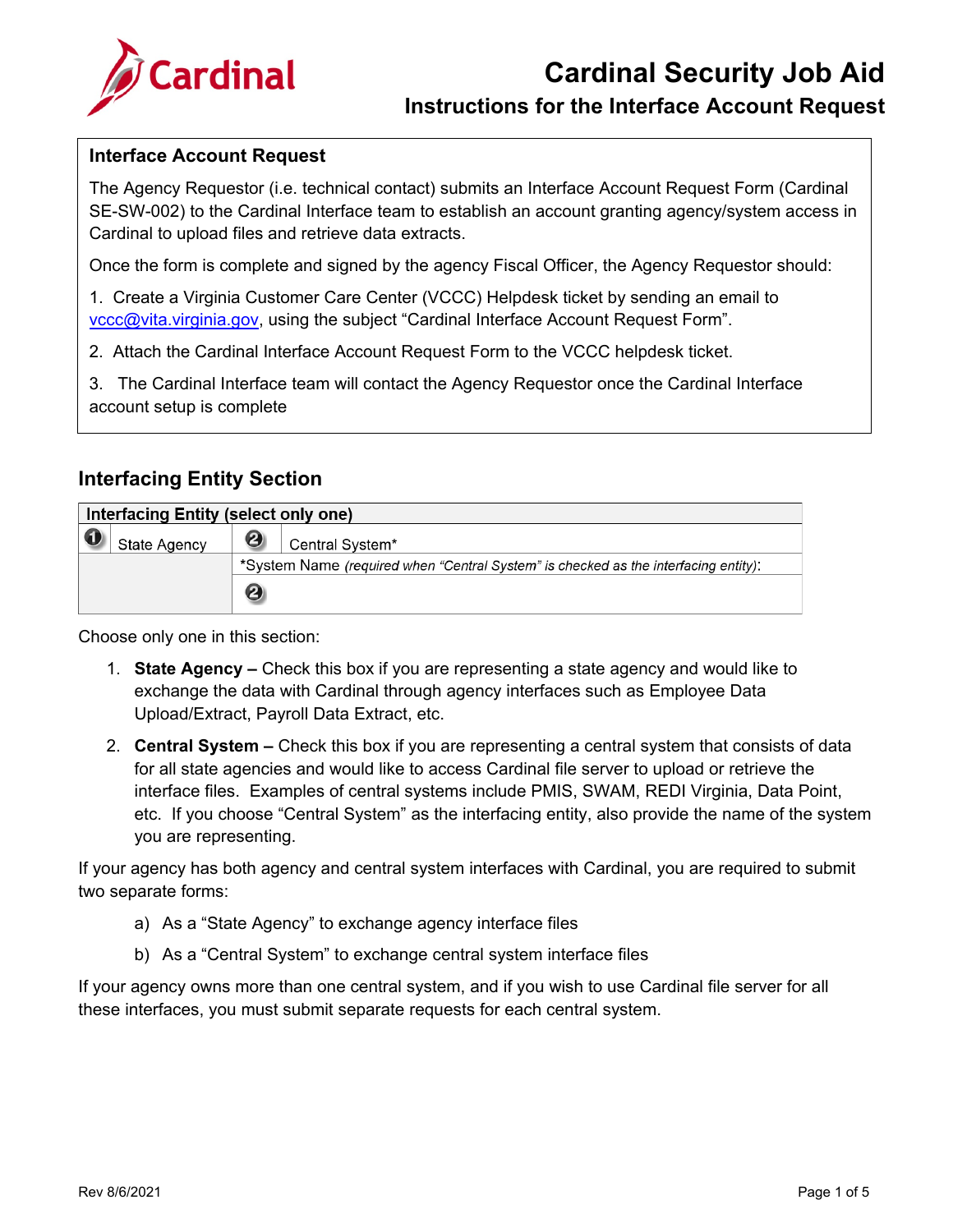

**Instructions for the Interface Account Request**

#### **Cardinal Application Section**

|           | <b>Cardinal Application (select only one)</b> |                       |                                |
|-----------|-----------------------------------------------|-----------------------|--------------------------------|
| $\bullet$ | Financials (FIN)                              | $\boldsymbol{\Theta}$ | Human Capital Management (HCM) |

Choose only one action in this section:

- 1. **Financials (FIN) –** Check this box if the interface account request is related to the Cardinal Financials (FIN) application.
- 2. **Human Capital Management (HCM) –** Check this box if the interface account request is related to the Cardinal Human Capital Management (HCM) application.

If your agency's request is related to both FIN and HCM, you are required to submit two separate forms:

- a) With Financials (FIN) checked
- b) With Human Capital Management (HCM) checked

#### **Action Requested Section**

| Action Requested (select only one) |             |  |                 |   |                 |  |
|------------------------------------|-------------|--|-----------------|---|-----------------|--|
|                                    | New Account |  | Jpdate Existing | ❸ | Disable Account |  |

Choose only one action in this section:

- 1. **New Account –** Check this box to create a new interface account in Cardinal for your agency/system.
- 2. **Update Existing –** Check this box to update the contact information, file transfer protocol, or to reset the password for your account. When this action is selected, it is mandatory to enter the agency interface account and the data being requested to be updated in the "Additional Comments" section. For example, if Agency 123 has two interface accounts (i.e., 12300 and 12300 02), and the password needs to be reset for the account 12300 02, the following must be entered in "Additional Comments" section: "Reset the password for the account 12300\_02".
- 3. **Disable Account –** Check this box if the agency/system will no longer exchange interface files with Cardinal. When this action is selected, it is mandatory to enter the agency interface account(s) that need to be disabled in the "Additional Comments" section.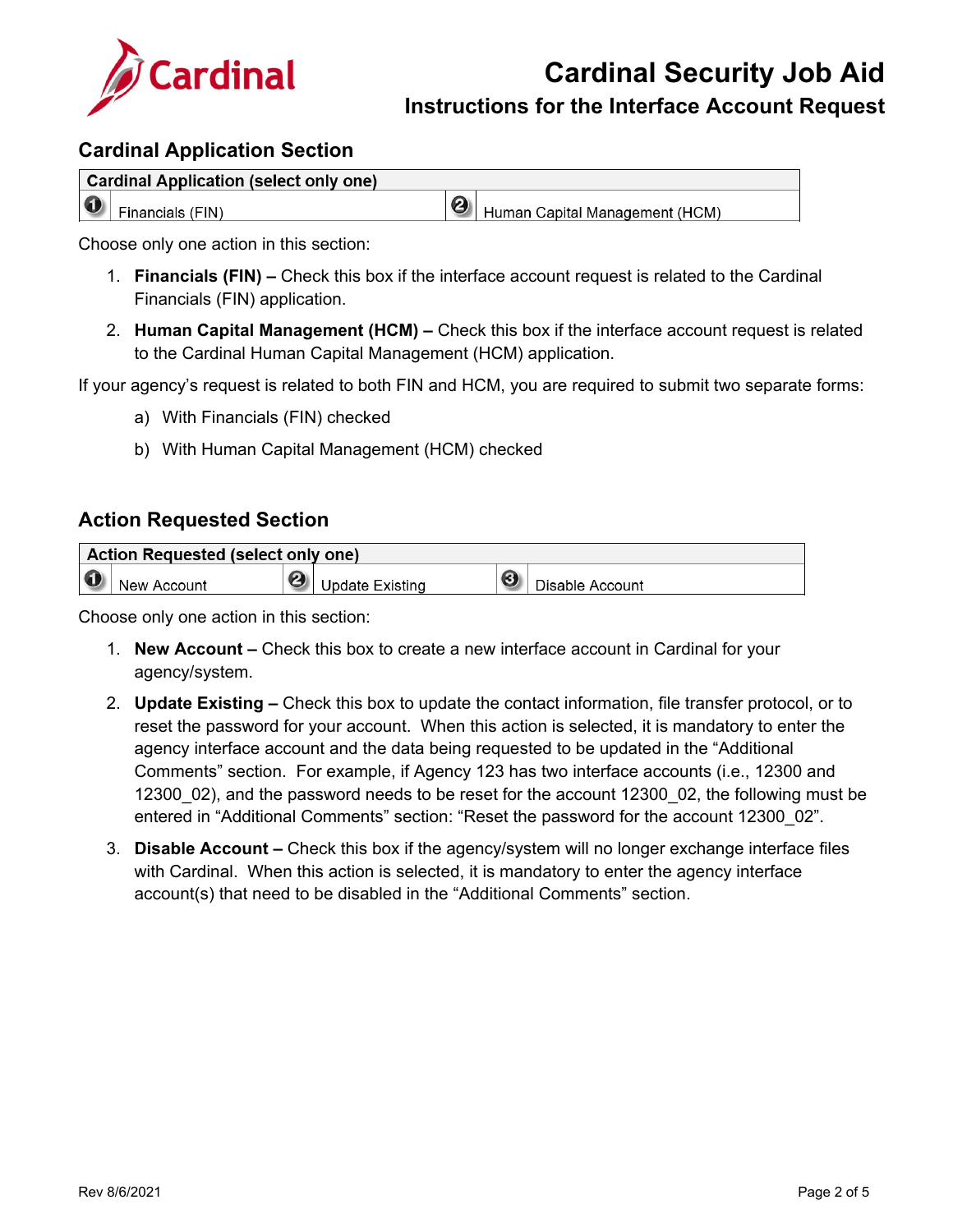

# **Cardinal Security Job Aid**

#### **Instructions for the Interface Account Request**

#### **Contact Information Section**

This section is to gather the contact information of the technical resource from the agency to communicate the Cardinal file server and the account information to during the initial setup. The contact information may also be used to communicate file transfer issues or system outage notifications. Agencies are required to submit an updated Interface Account Request form when the contact information changes.

| <b>Contact Information</b>     |  |  |  |     |  |            |               |   |  |
|--------------------------------|--|--|--|-----|--|------------|---------------|---|--|
| First Name:                    |  |  |  | MI: |  | Last Name: |               |   |  |
| 2<br>Email Address:            |  |  |  |     |  |            | Phone Number: | ❸ |  |
| O<br>Business Unit (5 digits): |  |  |  |     |  |            |               |   |  |

- 1. **Contact Name –** Name of the technical resource.
- 2. **Email Address –** The technical resource's agency email address.
- 3. **Phone Number –** The number where the technical resource can be reached.
- 4. **Business Unit –** The 5-digit official state business unit or, in case of a Central System, the business unit of the agency owning the system. An agency that interfaces data for multiple agencies should provide the business unit of the submitting agency.

#### **Interface Protocol Information Section**

| Interface Protocol Information |  |
|--------------------------------|--|
| ние<br>٥г                      |  |

Cardinal accepts only the following secured interface connections:

1. **SSH File Transfer –** Commonly known as SFTP; Cardinal provides the ability to perform file transmission using SSH keys instead of the password.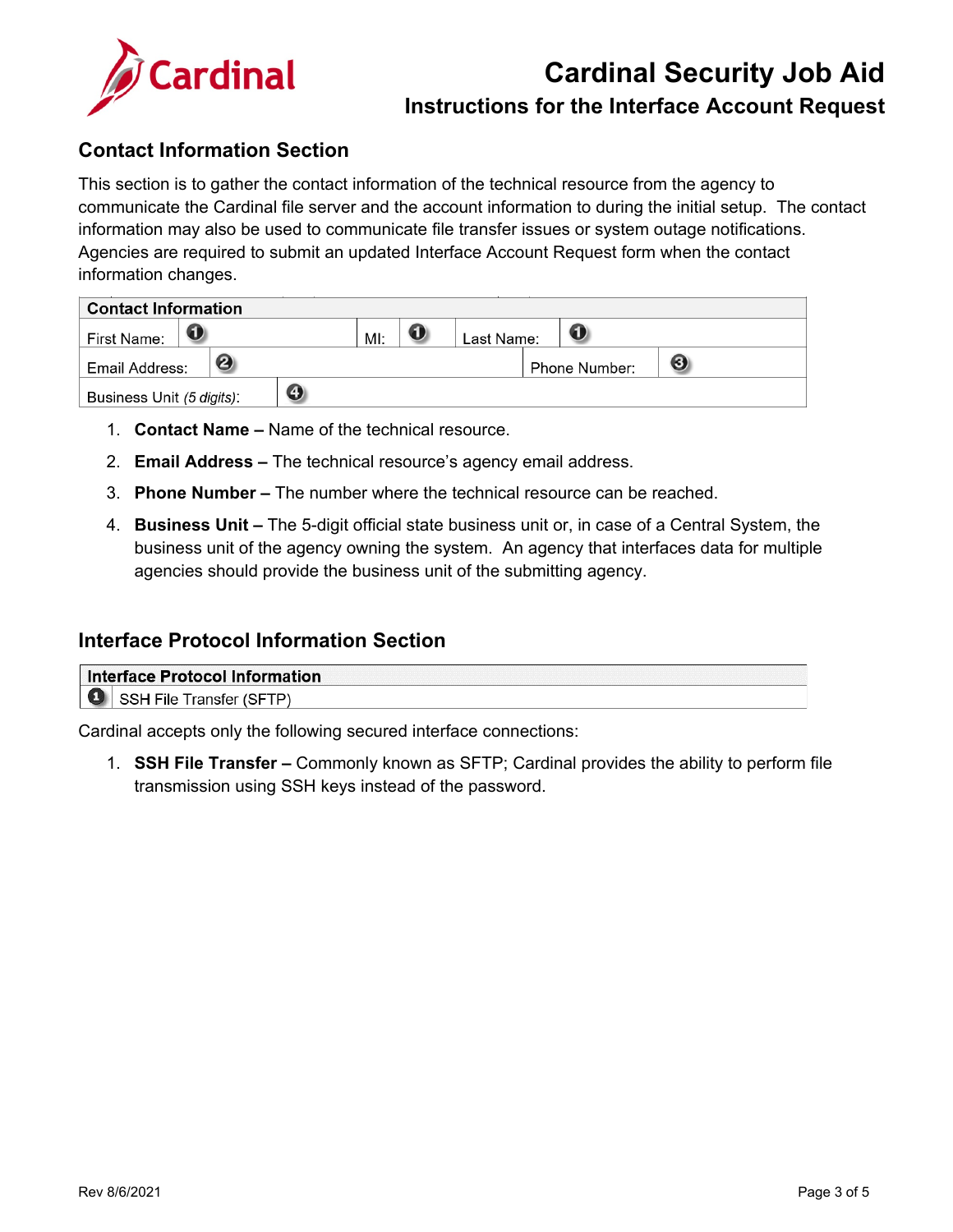

## **Cardinal Security Job Aid**

#### **Instructions for the Interface Account Request**

#### **Requestor Signature Section**

| <b>Signatures / Approvals</b>                                                                                                                                                                                                                                                                                                                                                                                                                                                                             |      |  |  |  |
|-----------------------------------------------------------------------------------------------------------------------------------------------------------------------------------------------------------------------------------------------------------------------------------------------------------------------------------------------------------------------------------------------------------------------------------------------------------------------------------------------------------|------|--|--|--|
| I, the Requestor, certify that I am authorized to set up secure file transmissions on behalf of my agency/system. I<br>accept the responsibility to protect the Cardinal system credentials and the data retrieved from the Cardinal<br>application pursuant to SEC501 and other applicable Commonwealth of Virginia security policies and local, state, and<br>federal laws. I understand that if I abuse my access or compromise security, the access will be terminated without<br>prior notification. |      |  |  |  |
|                                                                                                                                                                                                                                                                                                                                                                                                                                                                                                           | 0    |  |  |  |
| <b>Requestor Signature</b>                                                                                                                                                                                                                                                                                                                                                                                                                                                                                | Date |  |  |  |
| ❸                                                                                                                                                                                                                                                                                                                                                                                                                                                                                                         |      |  |  |  |
| <b>Requestor Name</b>                                                                                                                                                                                                                                                                                                                                                                                                                                                                                     |      |  |  |  |
|                                                                                                                                                                                                                                                                                                                                                                                                                                                                                                           |      |  |  |  |
| Requestor Job Title                                                                                                                                                                                                                                                                                                                                                                                                                                                                                       |      |  |  |  |

- 1. **Requestor Signature –** The signature of the person who is requesting the Cardinal interface account. Note: Typically, the Requestor will be the technical resource for the submitting agency that will be responsible for configuring the FTP client software to establish the connectivity with the Cardinal file server. Any other person submitting this form should be responsible for managing the data transmission between the agency and the Cardinal application.
- 2. **Date –** Date when the form was submitted for approval in MM/DD/YYYY format.
- 3. **Requestor Name –** Name of the Requestor in <First Name> <MI> <Last Name> format.
- 4. **Requestor Job Title –** Job title of the Requestor (e.g., Technical Architect, Technical Analyst).

#### **Approver Section**

| I, the Fiscal Officer, have reviewed the information provided above and am approving the request to create an<br>account in the Cardinal interface application. I have verified that the user requesting the Cardinal interface account<br>understands and accepts the responsibilities for securing the credentials and the data received using this account. |      |  |  |  |
|----------------------------------------------------------------------------------------------------------------------------------------------------------------------------------------------------------------------------------------------------------------------------------------------------------------------------------------------------------------|------|--|--|--|
|                                                                                                                                                                                                                                                                                                                                                                | 2    |  |  |  |
| Fiscal Officer (FO) Signature                                                                                                                                                                                                                                                                                                                                  | Date |  |  |  |
| $\bigcirc$<br>Fiscal Officer (FO) Name                                                                                                                                                                                                                                                                                                                         |      |  |  |  |

Cardinal requires the interface account request to be approved by the Fiscal Officer (FO) of the state agency or the agency owning the central system.

- 1. **Fiscal Officer Signature –** The signature of the Fiscal Officer approving the request.
- 2. **Date –** Date when the form was approved by the Fiscal Officer in MM/DD/YYYY format.
- 3. **Fiscal Officer Name –** Name of the Fiscal Officer in <First Name> <MI> <Last Name> format.